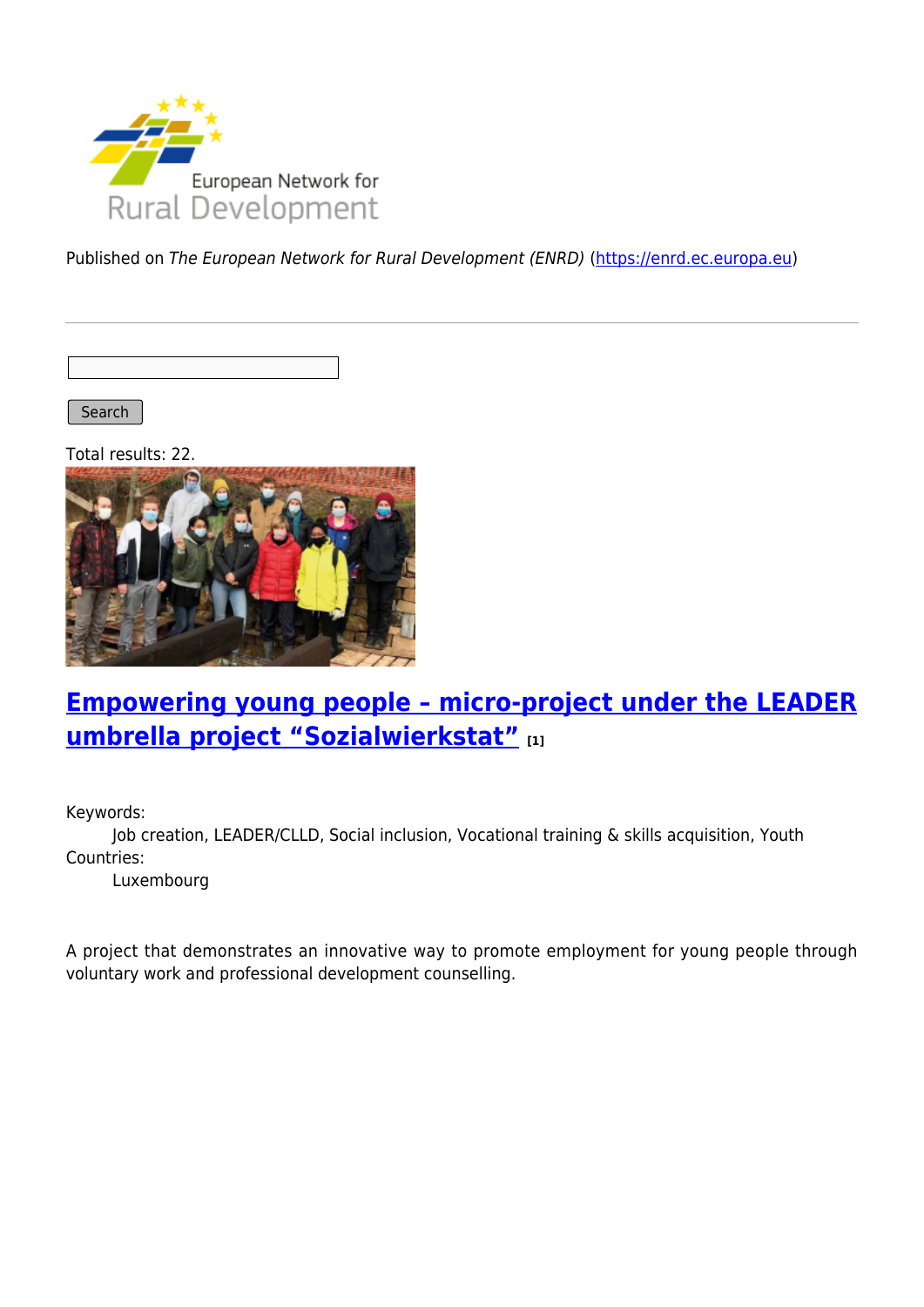

# **[Na-Tür-lich Dorf - Nature conservation at the doorstep](https://enrd.ec.europa.eu/projects-practice/na-tur-lich-dorf-nature-conservation-doorstep_en) [2]**

Keywords:

Biodiversity, Inter-territorial/Transnational cooperation, LEADER/CLLD, Nature conservation Countries:

Germany

The aim of this interterritorial cooperation project is to mobilise and engage local communities in preserving the natural resources and biodiversity in their local area.



### **[Äerdschëff - Earthship Luxembourg](https://enrd.ec.europa.eu/projects-practice/aerdscheff-earthship-luxembourg_en) [3]**

Keywords:

Climate change adaptation, Education & lifelong learning, Energy efficiency, Innovation, LEADER/CLLD, Sustainability

Countries:

Luxembourg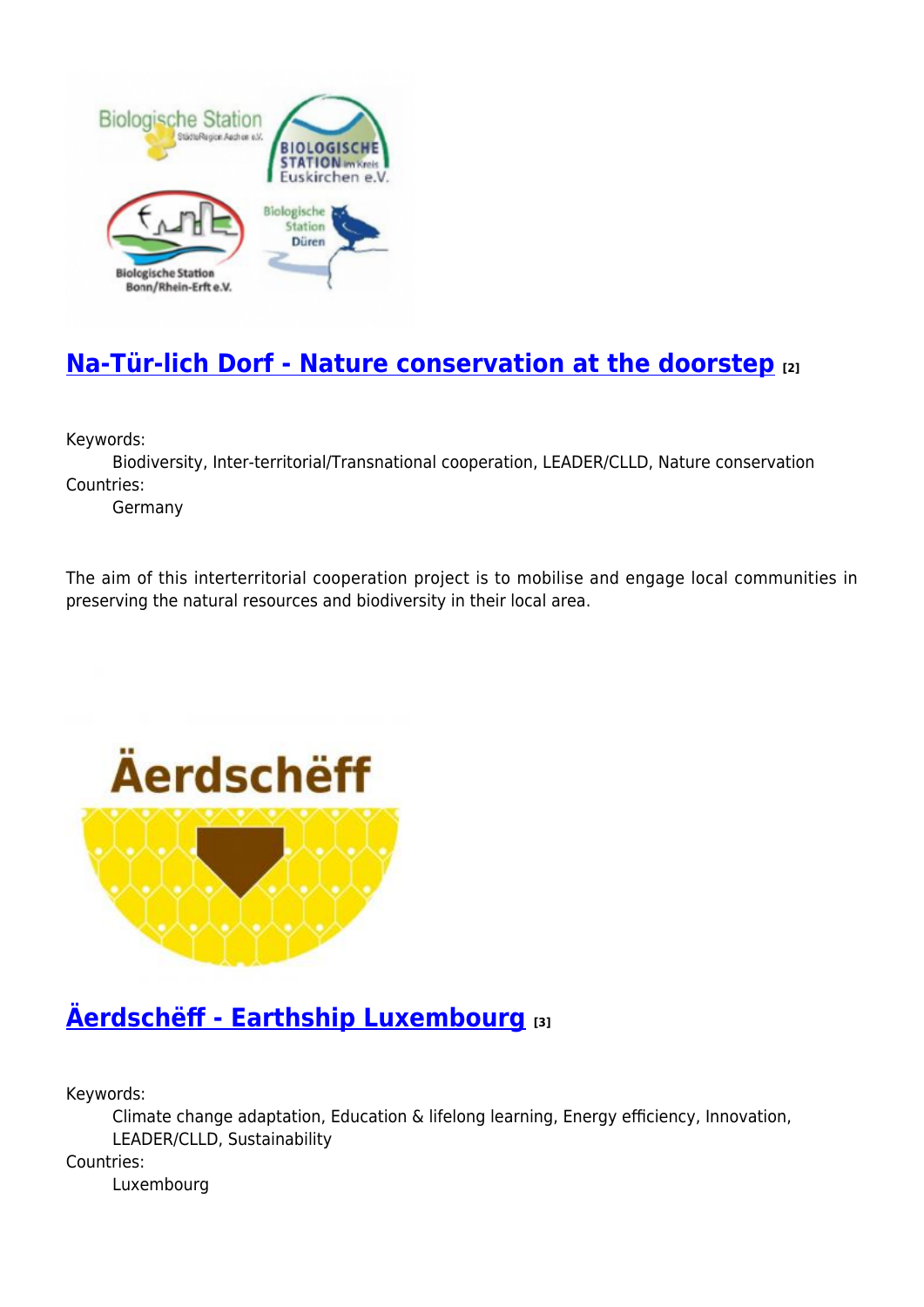The Äerdschëff is the first public Earthship building in the world and will serve as a place to document, educate and research as well as stimulate curiosity and creativity about future-proof living and the circular economy.



#### **[Smart village Remmesweiler](https://enrd.ec.europa.eu/projects-practice/smart-village-remmesweiler_en) [4]**

Keywords:

Digitisation, LEADER/CLLD, Rural services, Smart Villages, Social inclusion Countries: Germany

Developing a digital platform and a setting up a meeting place to ensure the local supply and socialising needs of the village of Remmesweiler.



## **[Building an inter-generational GenoEifel eG cooperative in](https://enrd.ec.europa.eu/projects-practice/building-inter-generational-genoeifel-eg-cooperative-eifel-leader-region_en) [the Eifel LEADER region](https://enrd.ec.europa.eu/projects-practice/building-inter-generational-genoeifel-eg-cooperative-eifel-leader-region_en) [5]**

Keywords: Healthcare, LEADER/CLLD, Social inclusion, Social services Countries: Germany

Setting up an inter-generational cooperative, bringing generations together to help each other and share their knowledge and skills.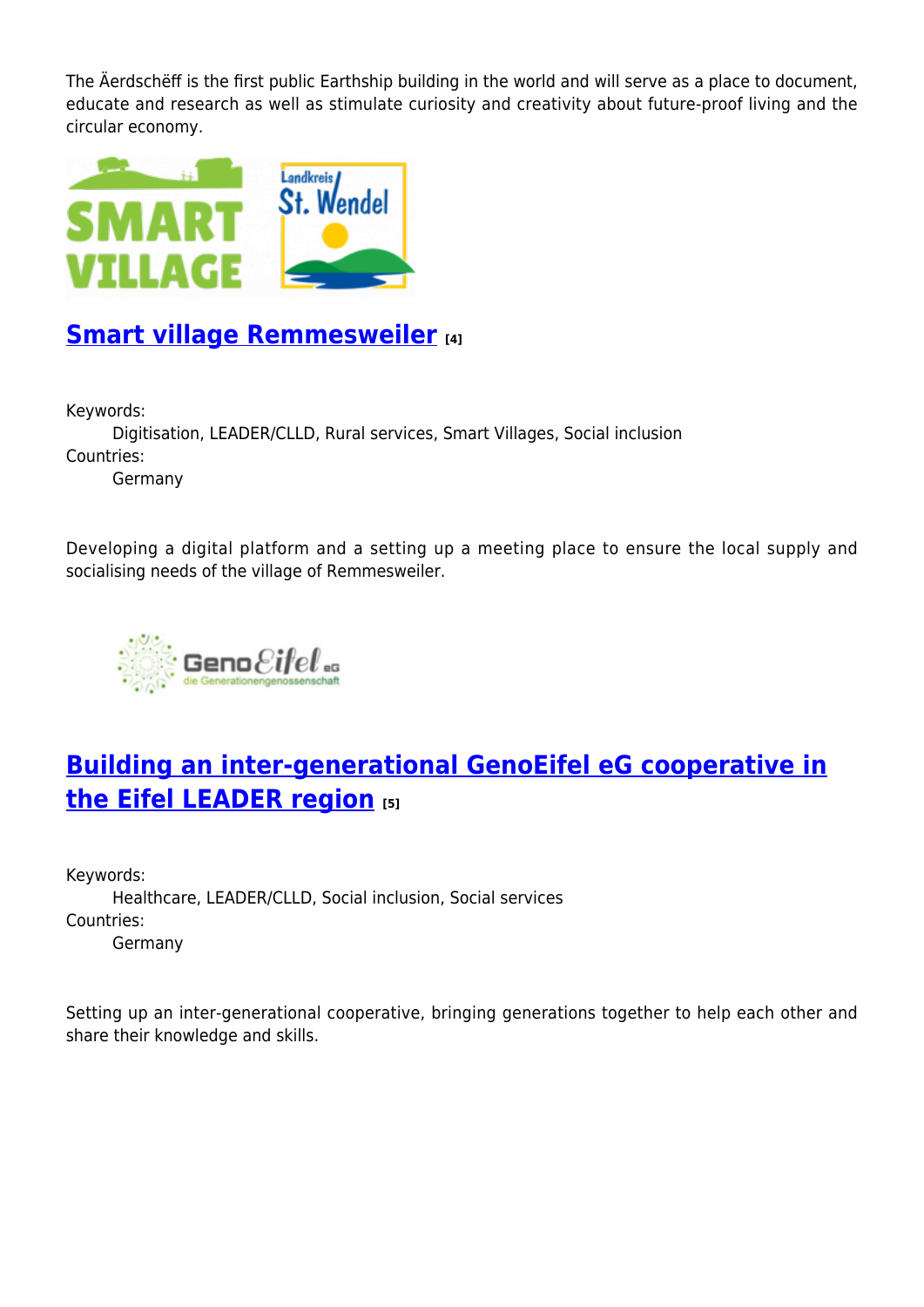

### **[Super Senior - Luxembourg](https://enrd.ec.europa.eu/projects-practice/super-senior-luxembourg_en) [6]**

Keywords:

LEADER/CLLD, Rural Inspiration Awards: nominees, Social inclusion, Social services, Youth Countries:

Luxembourg

This project involves inhabitants in the region actively contributing to better social cohesion. It connects different generations in 'caring for the community' and is the only intergenerational school support service in the Grand Duchy of Luxembourg.



#### **[Local Village Shop - Germany](https://enrd.ec.europa.eu/projects-practice/local-village-shop-germany_en) [7]**

Keywords:

Cooperation, Entrepreneurship, LEADER/CLLD, Product quality, Rural Inspiration Awards: nominees Countries:

Germany

The aim of the project was to secure a supply of quality regional products in shops in small villages in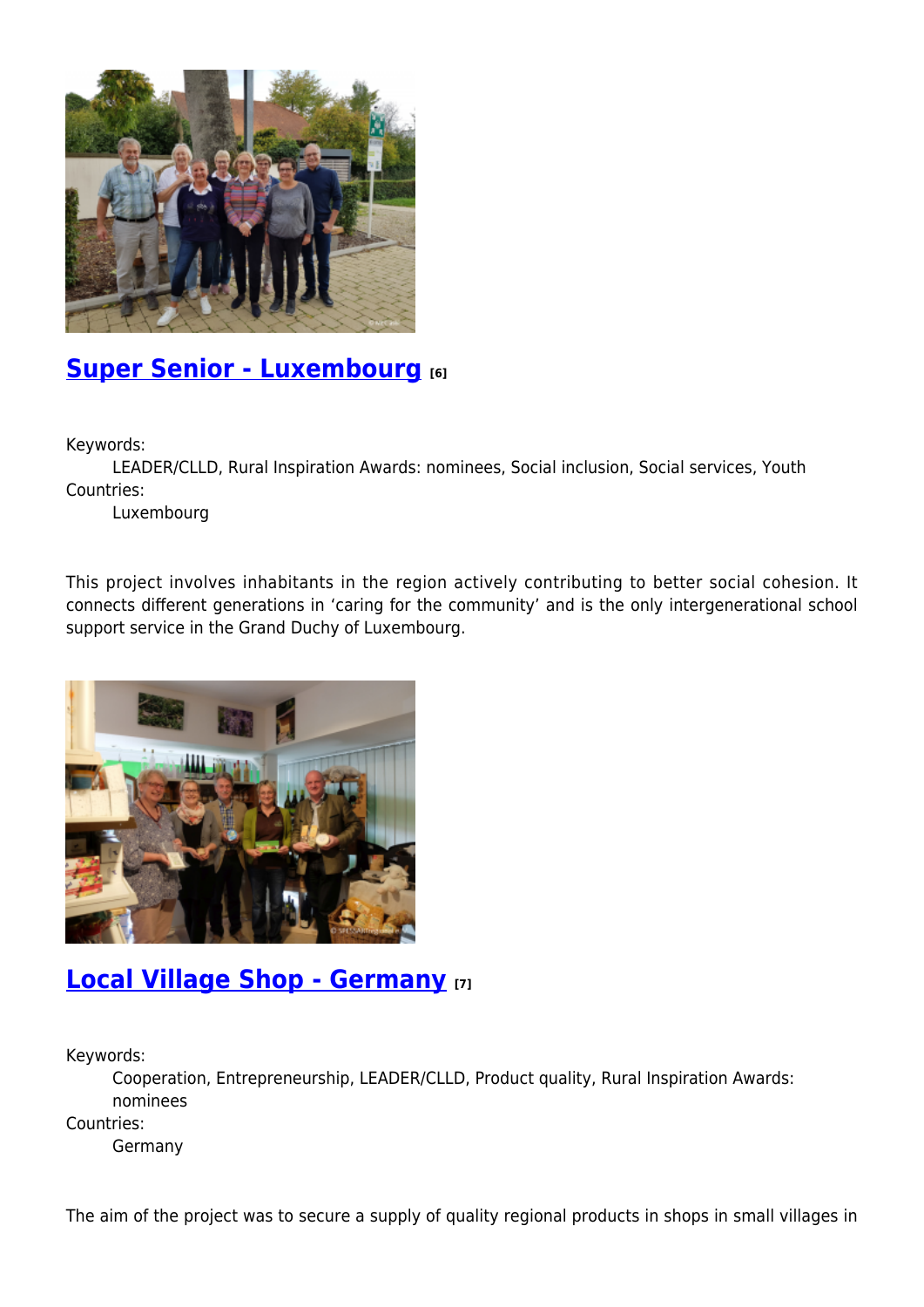the SPESSART LEADER area, and by so doing to develop shops' regional products offer and enhance their long-term sustainability.



### **[FAKT - Results-based agri-environment scheme for](https://enrd.ec.europa.eu/projects-practice/fakt-results-based-agri-environment-scheme-permanent-grasslands_en) [permanent grasslands](https://enrd.ec.europa.eu/projects-practice/fakt-results-based-agri-environment-scheme-permanent-grasslands_en) [8]**

Keywords: Agriculture, Biodiversity, Environmental sustainability Countries: Germany

A results-based agri-environment scheme (AES) for permanent grasslands in Baden-Württemberg.



#### **[Gunzesried alpine dairy - Utilising whey to generate energy](https://enrd.ec.europa.eu/projects-practice/gunzesried-alpine-dairy-utilising-whey-generate-energy_en) [9]**

Keywords:

Added value, Animal husbandry, Climate change adaptation, Energy efficiency, Entrepreneurship, Environmental sustainability, LEADER/CLLD, Producer groups Countries:

Germany

A dairy cooperative used LEADER support to set up a biorefinery plant for recovering energy from whey.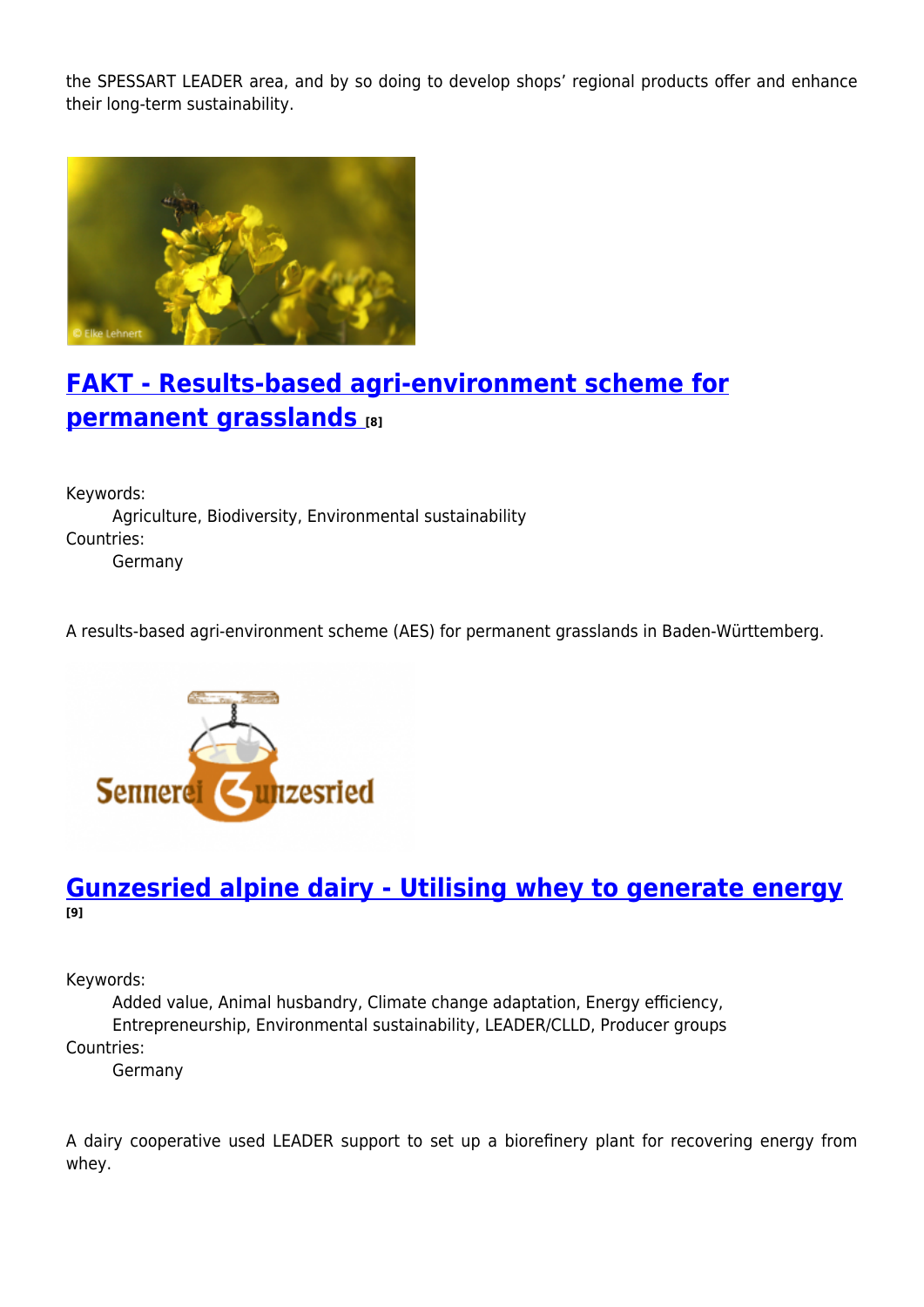

### **[LEADER case study – Connected in the local community](https://enrd.ec.europa.eu/projects-practice/leader-case-study-connected-local-community_en) [10]**

Keywords:

LEADER Innovation, LEADER/CLLD, Social inclusion Countries: Germany

Helping elderly people to maintain their independence and remain in their own homes.

| <b>Pages</b> |  |  |  |
|--------------|--|--|--|
|              |  |  |  |
|              |  |  |  |
|              |  |  |  |
|              |  |  |  |

#### **Source URL:**

https://enrd.ec.europa.eu/projects-practice/\_en?project\_keywords\_filter=19753&amp%3Bamp%3Bproject\_country=All &amp%3Bamp%3Bfield\_enrd\_prj\_measure\_tid=All&amp%3Bamp%3Bfield\_enrd\_prj\_focus\_area\_tid=All&amp%3Bamp %3Bf%5B0%5D=sm\_enrd\_eu\_countries%3AUnited%20Kingdom&amp%3Bf%5B0%5D=im\_field\_enrd\_prj\_keywords%3A 20469&f%5B0%5D=im\_field\_enrd\_prj\_keywords%3A19756&f%5B1%5D=im\_field\_enrd\_prj\_keywords%3A19733&f%5B 2%5D=im\_field\_enrd\_prj\_keywords%3A20472&f%5B3%5D=im\_field\_enrd\_prj\_measure%3A17101&f%5B4%5D=im\_fiel d enrd prj keywords%3A19751&f%5B5%5D=sm enrd eu countries%3ASlovenia&f%5B6%5D=im field enrd prj keyw ords%3A20474&f%5B7%5D=im\_field\_enrd\_prj\_keywords%3A19725&f%5B8%5D=im\_field\_enrd\_prj\_keywords%3A197 23&f%5B9%5D=im\_field\_enrd\_prj\_keywords%3A20461&f%5B10%5D=sm\_enrd\_eu\_countries%3AGermany&f%5B11% 5D=sm\_enrd\_eu\_countries%3ALuxembourg&f%5B12%5D=im\_field\_enrd\_prj\_measure%3A17110

**1**

[2](https://enrd.ec.europa.eu/projects-practice/_en?page=1&project_keywords_filter=19753&%3Bamp%3Bproject_country=All&%3Bamp%3Bfield_enrd_prj_measure_tid=All&%3Bamp%3Bfield_enrd_prj_focus_area_tid=All&%3Bamp%3Bf%5B0%5D=sm_enrd_eu_countries%3AUnited%20Kingdom&%3Bf%5B0%5D=im_field_enrd_prj_keywords%3A20469&f%5B0%5D=im_field_enrd_prj_keywords%3A19756&f%5B1%5D=im_field_enrd_prj_keywords%3A19733&f%5B2%5D=im_field_enrd_prj_keywords%3A20472&f%5B3%5D=im_field_enrd_prj_measure%3A17101&f%5B4%5D=im_field_enrd_prj_keywords%3A19751&f%5B5%5D=sm_enrd_eu_countries%3ASlovenia&f%5B6%5D=im_field_enrd_prj_keywords%3A20474&f%5B7%5D=im_field_enrd_prj_keywords%3A19725&f%5B8%5D=im_field_enrd_prj_keywords%3A19723&f%5B9%5D=im_field_enrd_prj_keywords%3A20461&f%5B10%5D=sm_enrd_eu_countries%3AGermany&f%5B11%5D=sm_enrd_eu_countries%3ALuxembourg&f%5B12%5D=im_field_enrd_prj_measure%3A17110) [11]

 $3$  [12]

 $next$  [11]

 $last \times [12]$ 

#### **Links**

 $[1]$ 

https://enrd.ec.europa.eu/projects-practice/empowering-young-people-micro-project-under-leader-umbrella-project\_en [2] https://enrd.ec.europa.eu/projects-practice/na-tur-lich-dorf-nature-conservation-doorstep\_en